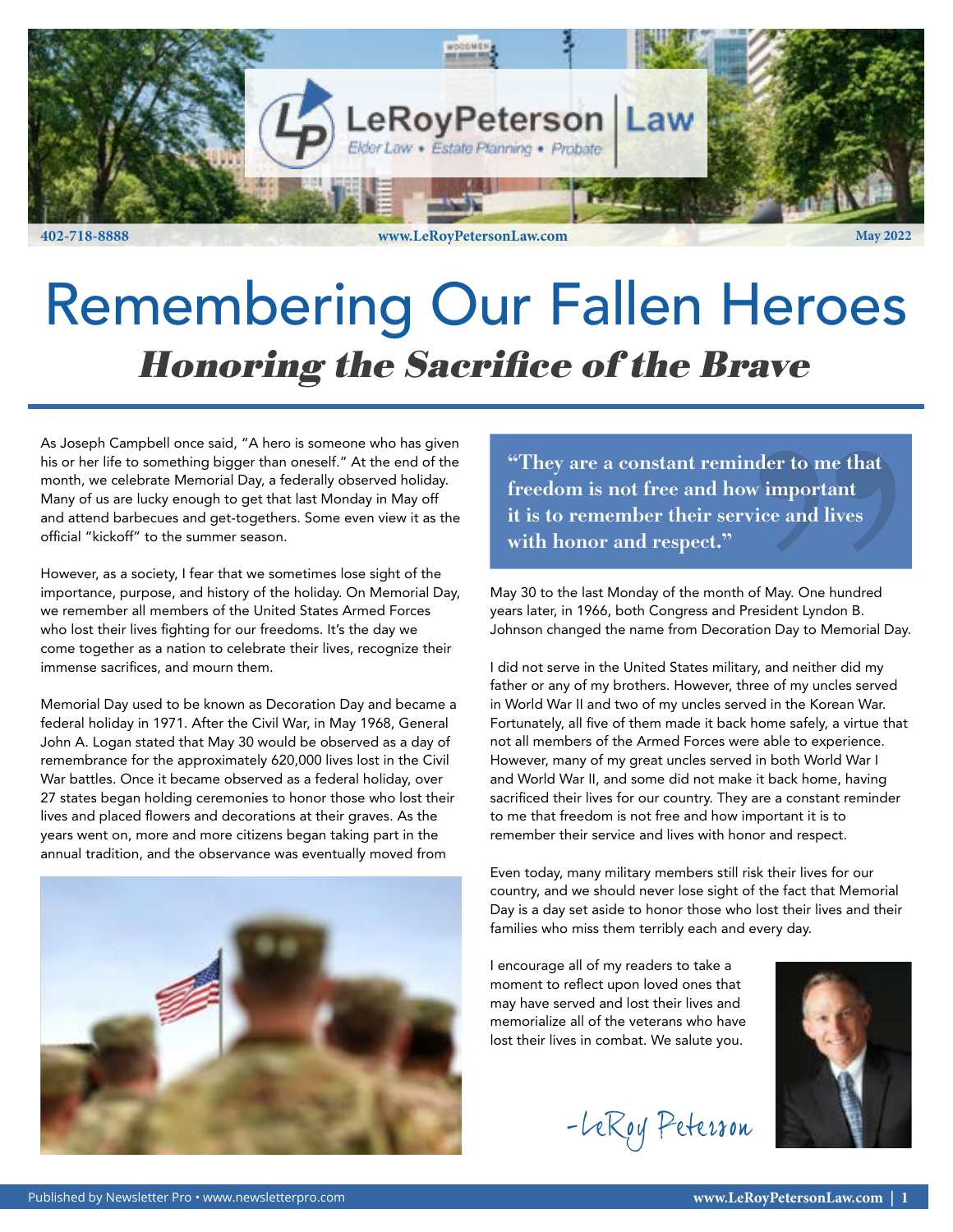# A Timeless and Influential Book

#### It's Time to Read or Reread This Classic

"How to Win Friends & Influence People" by Dale Carnegie has stood the test of time. Published in 1936, this book has sold more than 30 million copies worldwide. Relating to the key relationships of humans, the book embodies self-improvement, communication, relationship building, and compassion. Every working professional or individual rubbing elbows in their social group needs it in their toolbox!

If you haven't already experienced the influential and game-changing words of Dale Carnegie, it's time to pick up a copy. If you've already read it, it's time to give it another read to review and remember because there is still much value to unfold.

ARNEGIE Embedded within each page of this easyto-read book are recommendations for creating, building upon, and improving successful and positive relationships within your life, whether it be with friends, family members, coworkers, network professionals, or supervisors. Written and published more than 85

years ago, its life lessons and thought-provoking suggestions still apply today because, while technology, education, and infrastructure have all advanced, our basic human tendencies and the way we interact remain the same. HOWTO

"You can make more friends in two months by becoming interested in other people than you can in two years by trying to get other people interested in you," Dale Carnegie states. In "How to Win Friends & Influence People," he explores the importance of putting the needs, interests, and values of others before your own and how to handle situations for the best possible outcome. It takes a deep dive into getting to know yourself before learning how to bond with others on a personal and/or professional level.

This book, a brilliant study on human nature, will have you wondering why you didn't read it sooner while reflecting on situations and interactions you could have handled differently. But most importantly, Carnegie's pointers are sure to provide amazing insights while you learn to get along with just about anyone.

## Woman Attempts to Sue Wendy's

For an Alleged Finger in Her Chili



Back in 2005, a woman became imaginative and filed a claim against the owner of a Wendy's franchise in San Jose, California, stating that she was served a bowl of chili with a human finger in it. Her allegation cost the fast-food chain millions in damages, and as it turns out, the woman's claim was false. She was eventually arrested and convicted of attempting to extort Wendy's.

On March 25, 2005, Wendy's was put in the spotlight under false allegations. A woman, Anna Ayala, visited a Wendy's with her family and ordered a bowl of chili. She then made a large scene, claiming that she bit into something crunchy and discovered that it was the fingernail of a human finger inside her chili! All of the employees in that particular Wendy's were astonished because they each had all 10 fingers still attached. Even more, all Wendy's employees at other locations who handled raw materials still had all of their fingers. When a forensic investigation was done on the finger, it was found that the finger was not cooked at 170 degrees F for three hours, like the rest of the chili was.

Eventually, it was discovered that Ayala had 13 different lawsuits open against different companies, and when her story began to waver, she dropped the lawsuit on April 12, 2005, claiming it was putting too much pressure on her. But Wendy's, having already lost millions of dollars, was hard-pressed to prove this was not negligence on their part. They set up a tip line and offered \$50,000 to anyone who had information on the owner of the finger. Eventually, after genetic testing, authorities discovered that the finger belonged to a Nevada man who was a coworker of Ayala's husband; the man had recently lost a finger in an industrial accident and had given it to Ayala to settle a \$50 debt. Both Ayala and her husband were charged and ordered to pay restitution. It was quite the finger feud!

**Top Top Top Co**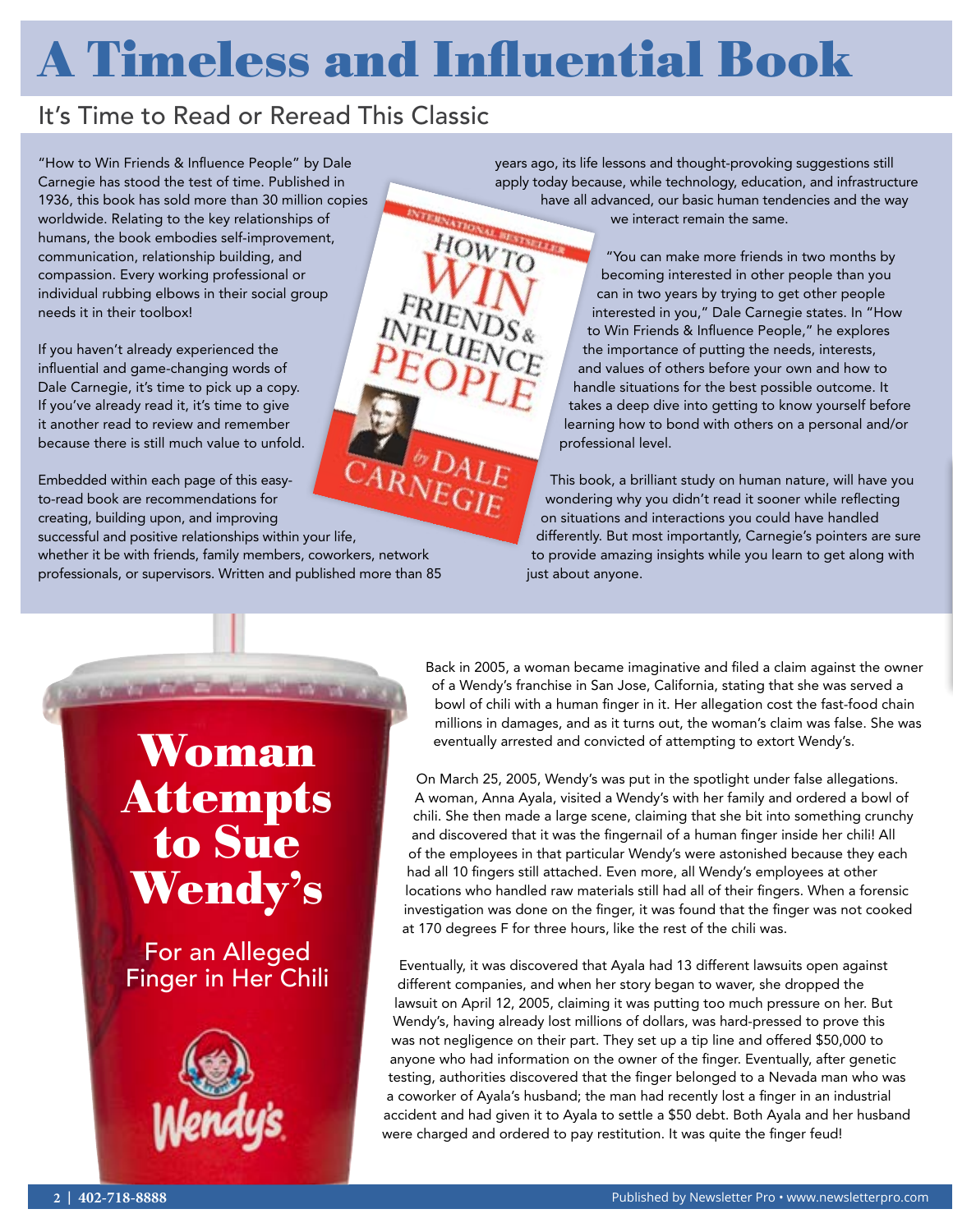# TAKE A **BREAK**



### THE ART OF QUIETING YOUR MIND BEFORE BED

All day long, thoughts run through your mind, and by the end of the day, your head is probably ready to explode. After all, it's estimated that in 24 hours you can have between 60,000–80,000 thoughts. At some point, your brain needs a break, and that's especially true before you try to go to bed. Here are some ways to quiet your mind, so you can get a full night's sleep!

#### Keep your bed for sleeping.

If you aren't sleeping, get out of bed! Getting in the habit of scrolling through your phone, watching TV, reading, working, or even eating in bed teaches your brain that your bed is for things other than sleeping! If you find yourself tossing and turning, get out of bed and try a relaxing activity such as reading, journaling, listening to music, or meditating. When you get tired, try getting back in bed.

#### Breathe deeply.

Breathing exercises can not only help calm your mind and spirit, but they can lower your heart rate, which is especially beneficial in relieving stress or anxiety when things are upsetting you.

#### Write it down.

Instead of letting thoughts fill your mind right before bed (such as the next day's tasks or any worries you have), set aside time before bed to write it out. Whether you are a fan of journaling, writing letters, or simply just listing out your problems, goals, and thoughts, grab a pen and paper and make it a nightly routine. This way, your thoughts will be freed before your head hits the pillow.

#### Try a light snack.

When you can't sleep, the last thing that you want to do is eat something heavy. In fact, when you eat a large meal right before bed, your digestive system can become overwhelmed. But, studies have shown that eating a light carbohydrate snack such as crackers or popcorn when you can't sleep may be helpful.

#### Turn your room into a sleep haven.

Keeping your bedroom neat, relaxing, and calm can help improve your sleep! Keep all televisions, computers, and screens out of the bedroom and furnish it with soft colors and textures that are tranquil and soothing to you.

Pumping the brakes on worrisome thoughts racing through your mind can be tough, but trying these tips and tricks may earn you some relief and much needed sleep.

### MOTHER'S DAY BRUNCH RAINBOW FRITTATA

*Impress Mom with this delicious breakfast recipe!* 

#### Ingredients

- Nonstick cooking spray
- 1/4 cup sweet potato, diced
- 1/4 cup yellow pepper, diced
- 1/4 cup broccoli, chopped
- 8 eggs

#### **Directions**

- 1. Preheat oven to 350 F and coat a cast-iron skillet with nonstick cooking spray.
- 2. In the skillet, cook sweet potatoes, yellow pepper, and broccoli over medium heat until soft.
- 3. In a medium bowl, whisk together eggs, basil, thyme, salt, and pepper.
- 4. Pour egg mixture into skillet with vegetables. Don't stir but instead use a spatula to lift the edges of the egg mixture until it is evenly distributed.
- 5. Transfer mixture to oven. Bake for 5 minutes or until the dish sets.
- 6. Top with avocado and tomatoes. Drizzle Sriracha on top (if desired).

*Inspired by EatingWell.com* 

• Basil, thyme, salt, and pepper, to taste • 1/2 avocado, seeded, peeled, and thinly sliced Cherry tomatoes, halved • Sriracha hot sauce (optional)